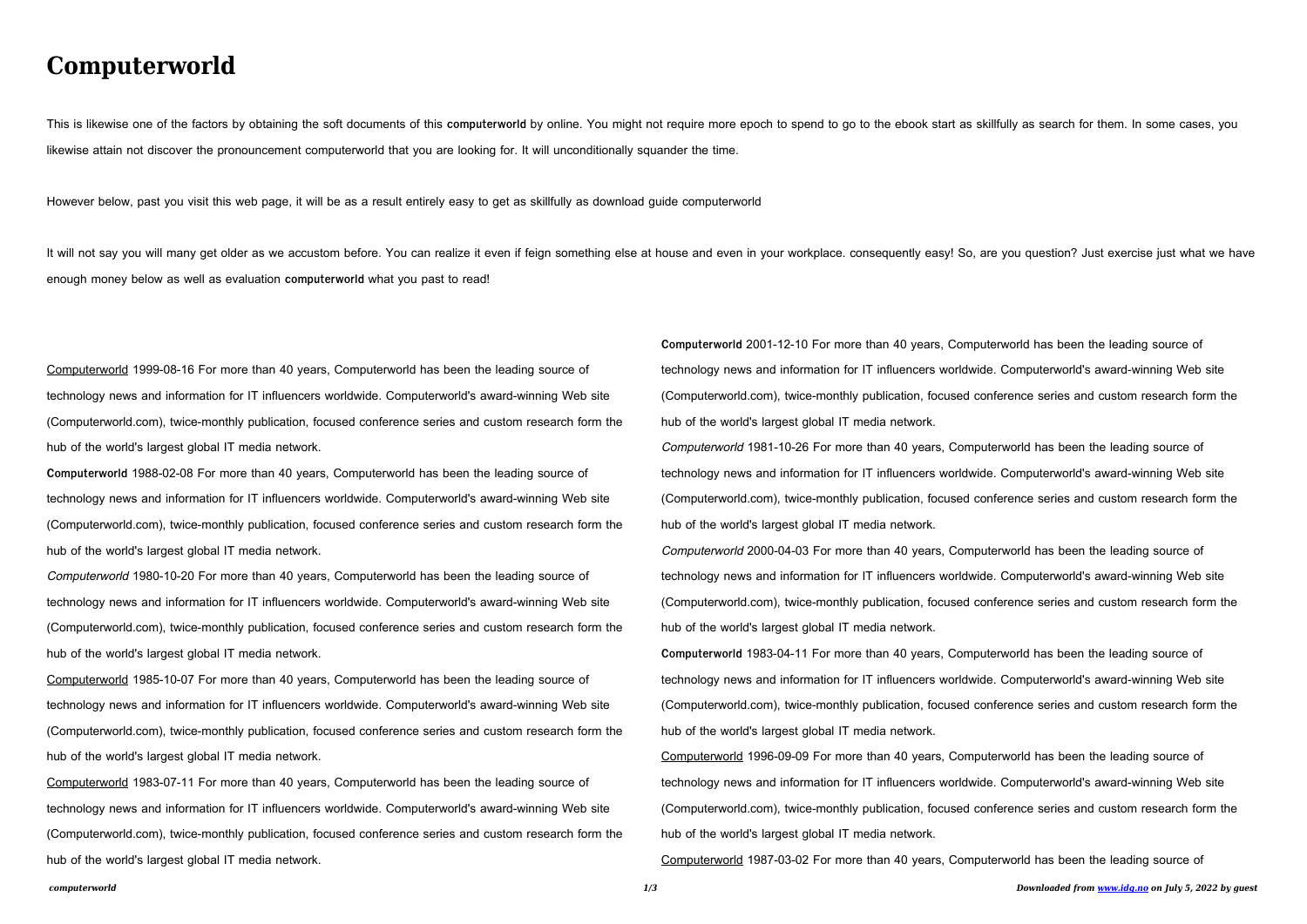technology news and information for IT influencers worldwide. Computerworld's award-winning Web site (Computerworld.com), twice-monthly publication, focused conference series and custom research form the hub of the world's largest global IT media network.

**Computerworld** 1988 For more than 40 years, Computerworld has been the leading source of technology news and information for IT influencers worldwide. Computerworld's award-winning Web site (Computerworld.com), twice-monthly publication, focused conference series and custom research form the hub of the world's largest global IT media network.

**Computerworld** 1976-12-20 For more than 40 years, Computerworld has been the leading source of technology news and information for IT influencers worldwide. Computerworld's award-winning Web site (Computerworld.com), twice-monthly publication, focused conference series and custom research form the hub of the world's largest global IT media network.

Computerworld 1999-01-25 For more than 40 years, Computerworld has been the leading source of technology news and information for IT influencers worldwide. Computerworld's award-winning Web site (Computerworld.com), twice-monthly publication, focused conference series and custom research form the hub of the world's largest global IT media network.

Computerworld 1985-03-25 For more than 40 years, Computerworld has been the leading source of technology news and information for IT influencers worldwide. Computerworld's award-winning Web site (Computerworld.com), twice-monthly publication, focused conference series and custom research form the hub of the world's largest global IT media network.

Computerworld 1982-03-15 For more than 40 years, Computerworld has been the leading source of technology news and information for IT influencers worldwide. Computerworld's award-winning Web site (Computerworld.com), twice-monthly publication, focused conference series and custom research form the hub of the world's largest global IT media network.

Computerworld 1973-08-29 For more than 40 years, Computerworld has been the leading source of technology news and information for IT influencers worldwide. Computerworld's award-winning Web site (Computerworld.com), twice-monthly publication, focused conference series and custom research form the hub of the world's largest global IT media network.

## Computerworld Alfred Elton Van Vogt 1983

Computerworld 1985-07-22 For more than 40 years, Computerworld has been the leading source of technology news and information for IT influencers worldwide. Computerworld's award-winning Web site (Computerworld.com), twice-monthly publication, focused conference series and custom research form the hub of the world's largest global IT media network.

**Computerworld** 1998-11-30 For more than 40 years, Computerworld has been the leading source of technology news and information for IT influencers worldwide. Computerworld's award-winning Web site (Computerworld.com), twice-monthly publication, focused conference series and custom research form the hub of the world's largest global IT media network.

Computerworld 1984-11 For more than 40 years, Computerworld has been the leading source of technology news and information for IT influencers worldwide. Computerworld's award-winning Web site (Computerworld.com), twice-monthly publication, focused conference series and custom research form the hub of the world's largest global IT media network.

**Computerworld** 1999-03-15 For more than 40 years, Computerworld has been the leading source of technology news and information for IT influencers worldwide. Computerworld's award-winning Web site (Computerworld.com), twice-monthly publication, focused conference series and custom research form the hub of the world's largest global IT media network.

Computerworld 1980-05-05 For more than 40 years, Computerworld has been the leading source of technology news and information for IT influencers worldwide. Computerworld's award-winning Web site (Computerworld.com), twice-monthly publication, focused conference series and custom research form the hub of the world's largest global IT media network.

Computerworld 1982-06-07 For more than 40 years, Computerworld has been the leading source of technology news and information for IT influencers worldwide. Computerworld's award-winning Web site (Computerworld.com), twice-monthly publication, focused conference series and custom research form the hub of the world's largest global IT media network.

Computerworld 1984-12-24 For more than 40 years, Computerworld has been the leading source of technology news and information for IT influencers worldwide. Computerworld's award-winning Web site (Computerworld.com), twice-monthly publication, focused conference series and custom research form the hub of the world's largest global IT media network.

**Computerworld** 1993-11-01 For more than 40 years, Computerworld has been the leading source of technology news and information for IT influencers worldwide. Computerworld's award-winning Web site (Computerworld.com), twice-monthly publication, focused conference series and custom research form the hub of the world's largest global IT media network.

**Computerworld** 1985-04-22 For more than 40 years, Computerworld has been the leading source of technology news and information for IT influencers worldwide. Computerworld's award-winning Web site